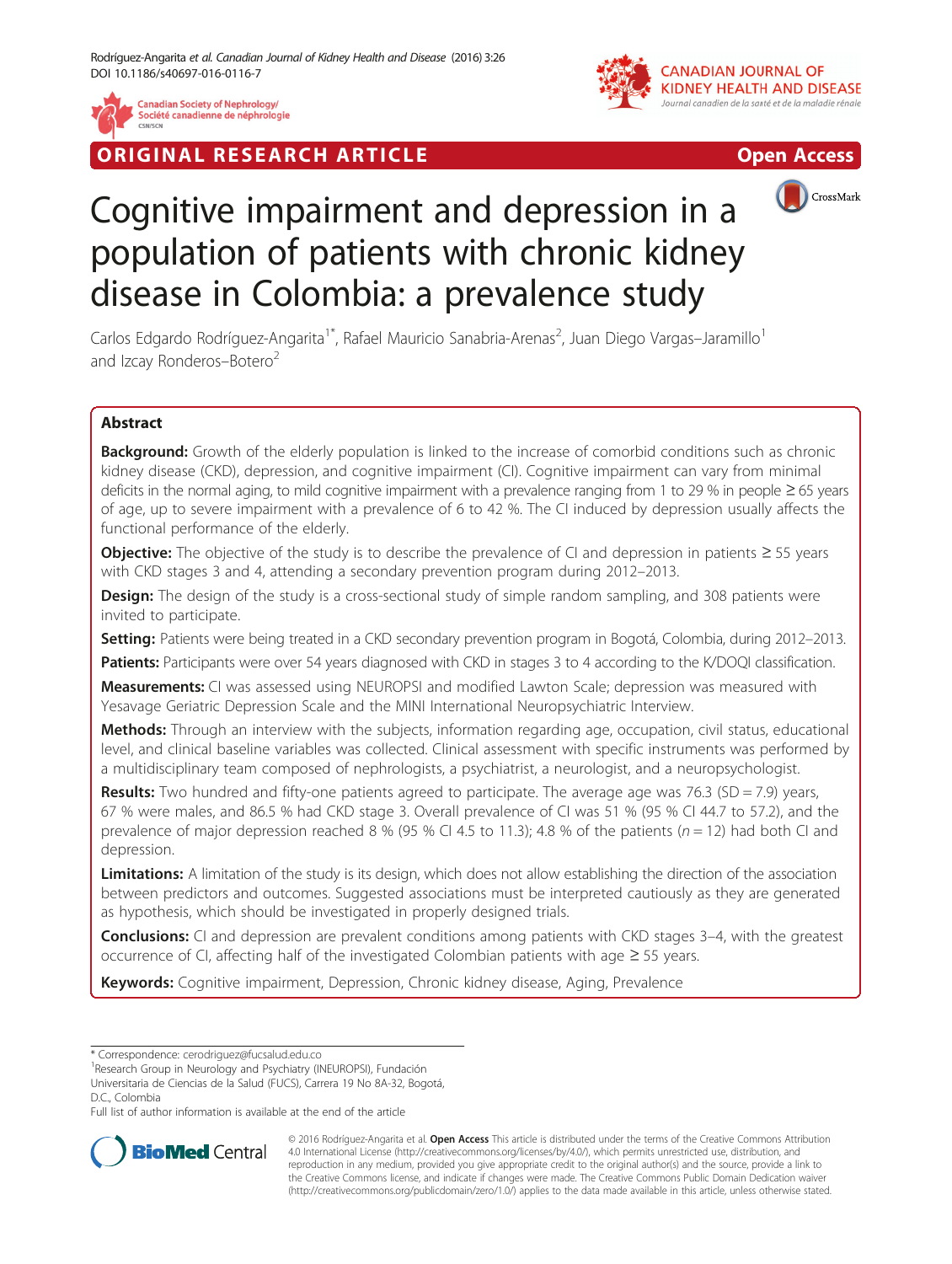# Abrégé

Mise en contexte: On a constaté un lien entre la croissance de la population âgée et l'augmentation de pathologies comorbides telles que les maladies rénales chroniques et la dépression ou un trouble cognitif. Ce dernier peut varier de la déficience légère observée lors du vieillissement normal à un trouble cognitif léger, dont la prévalence s'étend de 1 à 29 % chez les gens âgés de plus de 65 ans, jusqu'à une déficience grave dont la prévalence se situe entre 6 et 42 %. Le trouble cognitif provoqué par la dépression a des répercussions sur les performances fonctionnelles des personnes âgées.

Objectifs de l'étude: Cette étude avait pour but de qualifier la prévalence d'un trouble cognitif et de la dépression chez les patients âgés de plus de 55 ans atteints d'insuffisance rénale chronique (IRC) de stade 3 ou de stade 4, et engagés dans un programme de prévention secondaire en 2012 et 2013.

Type d'étude: Il s'agit d'une étude transversale où on a utilisé un échantillonnage aléatoire simple et à laquelle 308 patients ont été invités à participer.

Participants et cadre de l'étude: L'étude a porté sur des cas de patients provenant d'un programme de prévention secondaire à Bogota, en Colombie. Les participants étaient tous âgés de plus de 54 ans et avaient reçu un diagnostic d'IRC de stade 3 ou de stade 4 conformément au classement de la KDOQI (Kidney Disease Outcome Quality Initiative).

Mesures: Le trouble cognitif a été mesuré à l'aide de l'évaluation neuropsychologique NEUROPSI et d'une échelle de Lawton modifiée. La dépression a été diagnostiquée en utilisant l'échelle de dépression gériatrique de Yesavage et le questionnaire MINI (Mini International Neuropsychiatric Interview).

Méthodologie: Les renseignements personnels des participants tels que l'âge, la profession, l'état civil, le niveau de scolarité et les paramètres cliniques initiaux des participants ont été recueillis par le biais d'entrevues. L'évaluation clinique, effectuée à l'aide d'instruments spécifiques, est le fruit de la collaboration d'une équipe multidisciplinaire composée de néphrologues, d'un psychiatre, d'un neurologue et d'un neuropsychologue.

Résultats: En tout, 251 patients ont accepté de participer à l'étude. Les hommes constituaient 67 % de la cohorte, l'âge médian se situait à 76,3 ans avec un écart-type de 7,9 ans et 85 % des participants souffraient d'IRC de stade 3. La prévalence globale d'un trouble cognitif était de 51 % (IC à 95 % entre 44,7 et 57,2) et la prévalence de dépression majeure se situait à 8 % (IC à 95 % entre 4,5 et 11,3). De plus, 4,8 % des participants (n = 12) présentaient à la fois un trouble cognitif et une forme de dépression.

Limites de l'étude: La méthodologie de cette étude en limite la portée puisqu'elle ne permet pas d'établir la nature de l'association entre les indicateurs prévisionnels et les résultats. Ainsi, les liens potentiels devraient être interprétés avec prudence. Ils sont générés à titre d'hypothèses et devraient faire l'objet d'études ultérieures menées dans le cadre d'essais bien conçus.

Conclusions: La dépression et les troubles cognitifs sont des affections prévalentes chez les patients souffrant d'IRC de stade 3 et de stade 4. Les troubles cognitifs se sont avérés très fréquents, affectant la moitié des patients Colombiens de plus de 55 ans ayant fait l'objet de cette étude.

#### What was known before

There is scarcity of data of the prevalence of cognitive impairment and major depression in the population of patients with early stages of chronic kidney disease.

## What this adds

We found a high prevalence of cognitive impairment and 8 % of major depression in this population. These findings may be of prognostic significance and may have therapeutic implications.

## Background

Growth of the elderly population is associated with an increased rate of comorbid conditions such as chronic kidney disease (CKD) and cognitive impairment (CI), a

precursor of dementia and, in turn, a key factor for the treatment of patients with CKD [\[1](#page-6-0)]. CKD and CI have common risk factors, which include advanced age, high blood pressure (HBP), diabetes mellitus (DM), and dyslipidemia, all of them clearly associated with vascular disease. CKD itself turns into a risk factor for the development of cerebrovascular disease, which is associated with the development of CI and depression, probably mediated by small vessel cerebrovascular disease [[2](#page-6-0)–[4\]](#page-6-0).

An association between impairment of the glomerular filtration rate (GFR) and an increase in CI has been found [[5](#page-6-0)–[8\]](#page-6-0). CI is a clinical condition ranging from minimal cognitive deficit such as may be seen with normal aging to mild cognitive impairment (MCI) and overt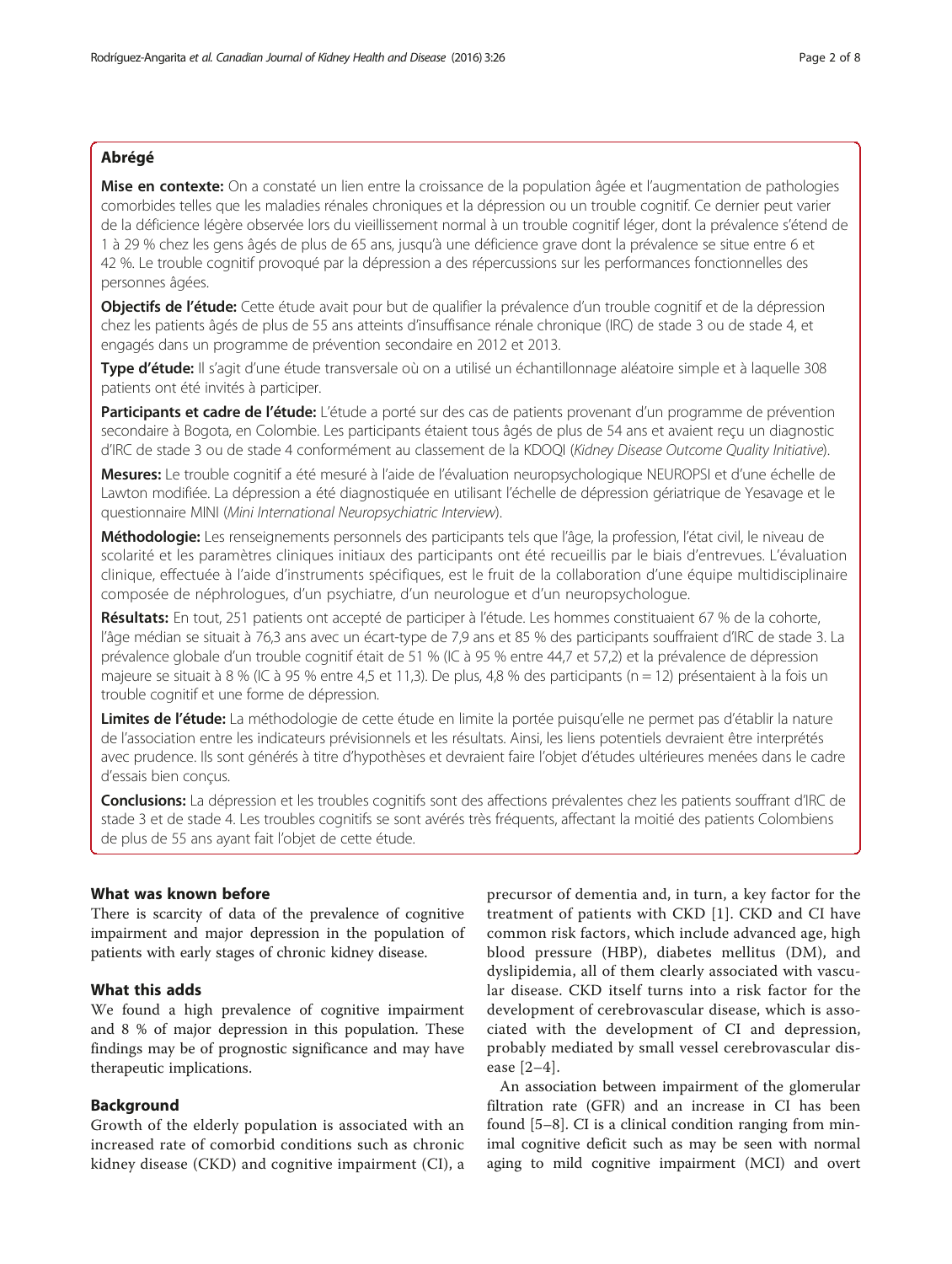dementia. The most frequent causes of CI are Alzheimer's disease or cerebrovascular disease [[9\]](#page-6-0). The prevalence of MCI ranges from 1 to 29 % in people over 65 years of age, and in 12 % of whom, there is a risk that the condition progresses into dementia within a year [[10\]](#page-6-0). The rate of moderate to severe CI ranges between 6 and 42 %, depending on the type of instruments used to assess it, while the rate of dementia in people over 65 years of age reaches 10 % and increases with age [\[11](#page-6-0)]; the prevalence of Alzheimer's disease combined with vascular dementia is 34 % [\[12](#page-6-0)–[14\]](#page-6-0).

According to Alexopoulos, cerebrovascular disease may predispose, trigger, and pertetuate a depressive syndrome in the elderly [\[15, 16](#page-6-0)]; besides it may produce CI which can affect the functional capacity and leading to the hypothesis of a common substrate for both [\[17](#page-6-0)].

CKD is an increasingly prevalent disease, particularly among people over 60 years, a population at high risk for CI [\[18](#page-6-0)]. The elderly CKD population represent 50 % of new cases of end-stage kidney disease (ESKD) in the USA [[19, 20\]](#page-6-0).

The purpose of this study is to describe the prevalence of CI and depression in a population with CKD stages 3–4 attending a secondary prevention program in Colombia.

#### Methods

Following approval from the Fundación Universitaria de Ciencias de la Salud Medical School, the San Jose Hospital Ethics in Research Committee, and the RTS Ethics Committee, a descriptive, cross-sectional study was undertaken. Participants were patients over 54 years of age according with previous studies (6); attending a CKD secondary prevention program in Bogotá, Colombia, during 2012–2013; diagnosed with CKD in stages 3 to 4 according to the K/DOQI classification [[21](#page-7-0)] (GFR 30–59.9 and 15–29.9 ml/min, respectively); with at least two nephrologist visits in the program; and with at least one estimation of the GFR. Patients who provided informed consent where included in the study. Patients with signs or symptoms of uremia and those with visual impairment impeding the application of the neuropsychological tests were excluded.

By interview, information regarding age, occupation, civil status, and educational level was collected. Clinical information concerning previous personal history (stroke, hypothyroidism, smoking, Diabetes Mellitus type 2 (DM2), anemia) in addition to data such as body mass index (BMI) using Quetelet's formula (i.e., weigh/ height<sup>2</sup>), cause of renal disease (DM2, HBP, glomerulopathy, obstructive nephropathy), alcohol consumption (over five drinks per week), and the last estimation of glomerular filtration rate (eGFR) were obtained from the clinical record.

Clinical assessment with specific instruments was performed by a multidisciplinary team composed of nephrologists, a psychiatrist, a neurologist, and a neuropsychologist.

#### Instruments

Instruments chosen to be applied in the present study were selected due to simple and rapid application as well as appropriate sensitivity and specificity.

### Neuropsychological assessment

## Short Neuropsychological Instrument in Spanish (NEUROPSI)

NEUROPSI is a short neuropsychological assessment specifically developed for Spanish-speaking population, which has been validated in Mexico and may be applied to people with a low educational level or illiterate subjects. The overall repeated test reliability is 0.87, and its sensitivity is 91.5 % [[22\]](#page-7-0). NEUROPSI assesses specific cognitive domains including orientation, attention, concentration, language, memory, visual motor skills, executive functions, reading, writing, and computing. The maximal score is 130. Result interpretation is adjusted for the age and educational level of the subject and is reported as follows: normal, mild disturbance, moderate disturbance, and severe disturbance.

## Psychiatric assessment Yesavage

The short version (15 questions) of the Geriatric Depression Scale by Yesavage was applied. The maximal score is 15, and the result may be reported as normal  $(0-5)$ , moderate depression (6–9), or severe depression (10– 15). Sensitivity and specificity of the Spanish validated version are 81.1 and 76.7 %, respectively, for a cutoff point ≥ 5 [[23](#page-7-0), [24](#page-7-0)].

# International Neuropsychiatric Interview (MINI 5.0.0) by Sheehan and Lecrubier

MINI is a short structured diagnostic interview exploring the main psychiatric disturbances from axis I from the DSM-IV and the CIE-10 [[25](#page-7-0), [26](#page-7-0)]. Results from several studies have shown that MINI has high validity and reliability scores and it may be applied in a much shorter time (mean  $18.7 \pm 11.6$  min, median 15 min) compared to other instruments (e.g., the SCDI-P mentioned in the DSM-III-R and the CIDI, a structured interview aimed at non-clinical interviewers, developed by the World Health Organization for the CIE-10) [[26](#page-7-0), [27\]](#page-7-0). In this study, MINI was applied by an experienced psychiatrist; as it is known, this improves the operating characteristics of the test (sensitivity 96 %, specificity 88 %, positive predictive value 87 %, negative predictive value 97 %) [[25](#page-7-0)–[27](#page-7-0)].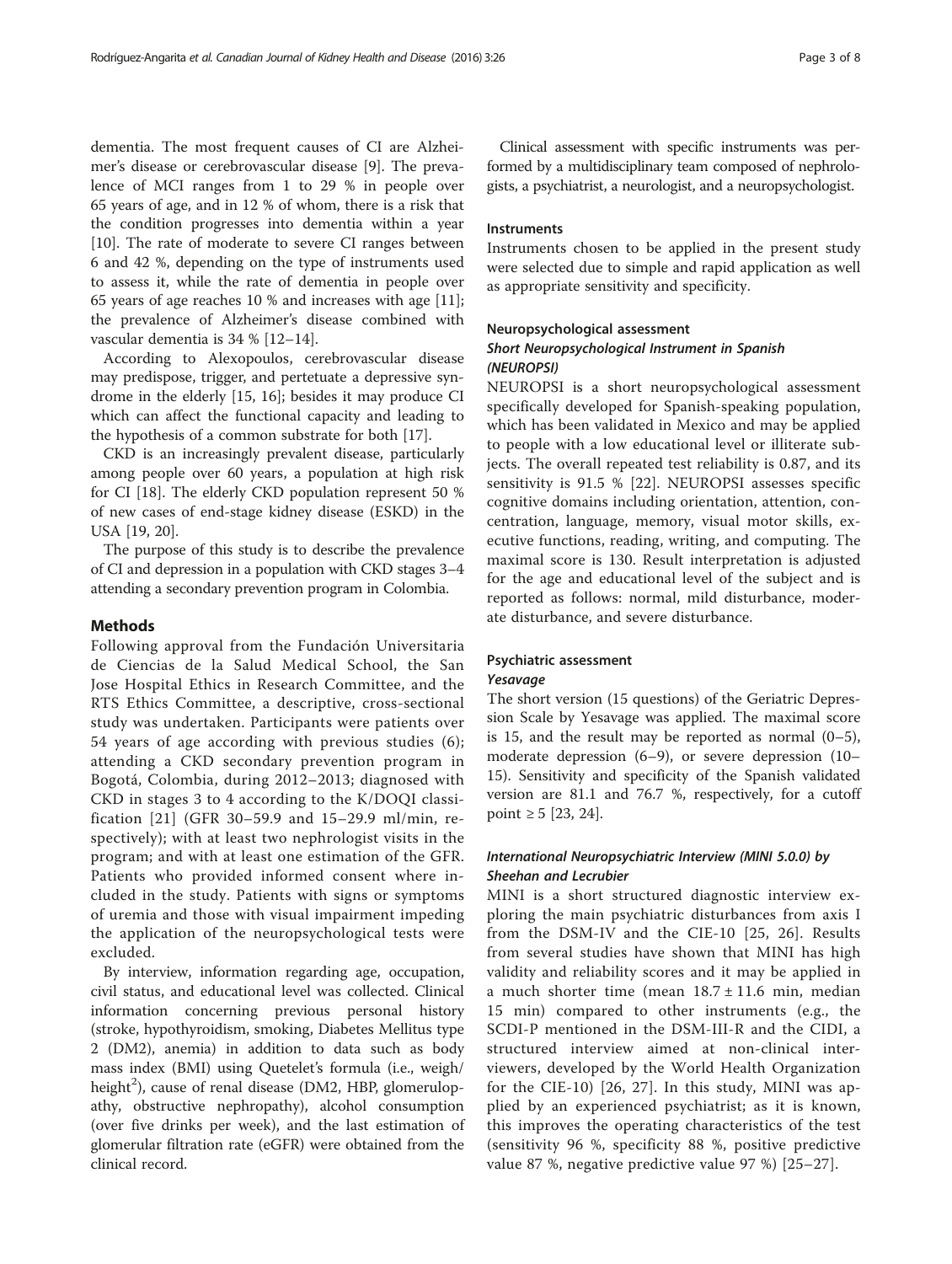# Assessment of activities of daily living (ADL) Modified Lawton score, validated in Spanish by Vergara et al. for being applied to older people

The Lawton ADL Scale is a test used to assess functional and physical impairment in patients with dementia and specifically evaluates factors from the onset of disease. The test was applied to patients whose cognitive condition allowed so; otherwise, it was responded with the help of the caregiver. Fourteen instrumental activities of daily living (IADL) in total were evaluated [\[28](#page-7-0), [29\]](#page-7-0). A score > 7 at the time of the interview was considered as a significant functional impairment or a dementia syndrome. Other disease conditions may alter or reduce the specificity of the test [\[28](#page-7-0), [29](#page-7-0)].

## Operative variables definitions Cognitive impairment

As per Petersen's criteria [\[30](#page-7-0)], CI was defined as follows: A. Normal (N): normal result in NEUROPSI and no significant impairment in Lawton's test  $(\leq 7)$ .

B. Mild cognitive impairment (MCI): mild impairment as per NEUROPSI result and no significant impairment in Lawton's test  $($  > 7 $)$ .

C. Moderate cognitive impairment: mild or moderate impairment as per NEUROPSI result and significant impairment in Lawton's test (> 7).

D. Severe cognitive impairment: severe impairment as per NEUROPSI result and significant impairment in Lawton's test  $($  > 7 $)$ .

#### Depression

Major depression: Patients with a score > 9 in the Yesavage test and a depression diagnosis as per MINI or patients with a score > 5 and a severe depression diagnosis as per MINI were defined as having major depression. Dysthymia was excluded.

#### Sample

The sample size was calculated using the TAMAMU program® [[31](#page-7-0)] Simple random sampling from the registry of patients with CKD stages 3–4 was performed. For estimating the prevalence of CI, an expected proportion of 30 % [[32\]](#page-7-0), a 5 % maximal difference, and a 5 % type I error were used. For estimating the prevalence of depression, the expected proportion was 23 % [\[33](#page-7-0)], type I error was 5 %, and maximal difference was 5 %. For estimating the prevalence of CI and depression, 257 and 224 patients, respectively, were required. On the largest sample size, a 20 % adjustment for non-response rate was performed. Consequently, a final sample size of 308 patients was obtained.

#### Statistical analysis

Qualitative variables were summarized by descriptive statistics with absolute and relative frequencies; quantitative variables were reported using central tendency and dispersion measures. The prevalence of CI and depression is reported as a proportion and 95 % confidence intervals (95 % CI).

Two logistic regression models were undertaken on an exploratory basis; the first one for assessing factors associated with CI and the second for assessing factors associated with depression. All the demographic and clinical variables were examined using backward stepwise logistic regression analysis, and values of  $p < 0.05$  were considered to be statistically significant. All statistical tests of hypothesis are two-sided. Statistical analysis was made with Stata 13.0 °.

#### Results

Among the 308 patients invited to participate, 251 accepted. Mean age was  $76.3$  (SD = 7.9) years, 67 % of the patients were males, the median of schooling years was 6 (IRQ = 7), 58 % of the interviewed patients were married, and 53 % had retired. All socio-demographic characteristics of the subjects are shown in Table [1](#page-4-0).

Regarding medical history, 83 % of the patients had HBP, 50 % were either overweight or obese, 30 % had hypothyroidism, and 24 % DM; 27 % of the patients were smokers and 9 % had suffered a cerebrovascular event; and 86.5 % had CKD stage 3 with an estimated mean GFR of 42 ml/min (interquartile range,  $IQR = 14$ ). The most frequent cause of CKD was HBP (68 %). (See Table [2.](#page-5-0))

Overall prevalence of CI was 51 % (95 % CI, 44.7– 57.2); 36 % of the patients had MCI and 15 % had moderate or severe CI. Among CKD stage 3 patients, prevalence of MCI was 36 % and that of moderate and severe CI was 13.4 %. Among CKD stage 4 patients, prevalence of MCI was 35.3 % and that of moderate and severe CI was 26.5 %. Multivariate analysis showed that preservation of glomerular filtration reduces the rate of CI (OR, 0.97; 95 % CI, 0.95-0.99;  $p = 0.008$ ). Age was related with higher frequency of CI (OR, 1.01; 95 % CI, 1.004– 1.027;  $p = 0.007$ ; see Table [4](#page-5-0)).

Prevalence of major depression was 8 % (95 % CI, 4.5–11.3). In CKD stage 3 patients, depression prevalence was 8.3 % while it was 5.9 % in those in CKD stage 4; the detailed results of diagnostic test used for CI and depression are showed in Table [3](#page-5-0). A multivariate analysis showed that living with a partner was the most significant protective factor for depression (see Table [4](#page-5-0)). Twelve patients (4.8 %) had both CI and major depression.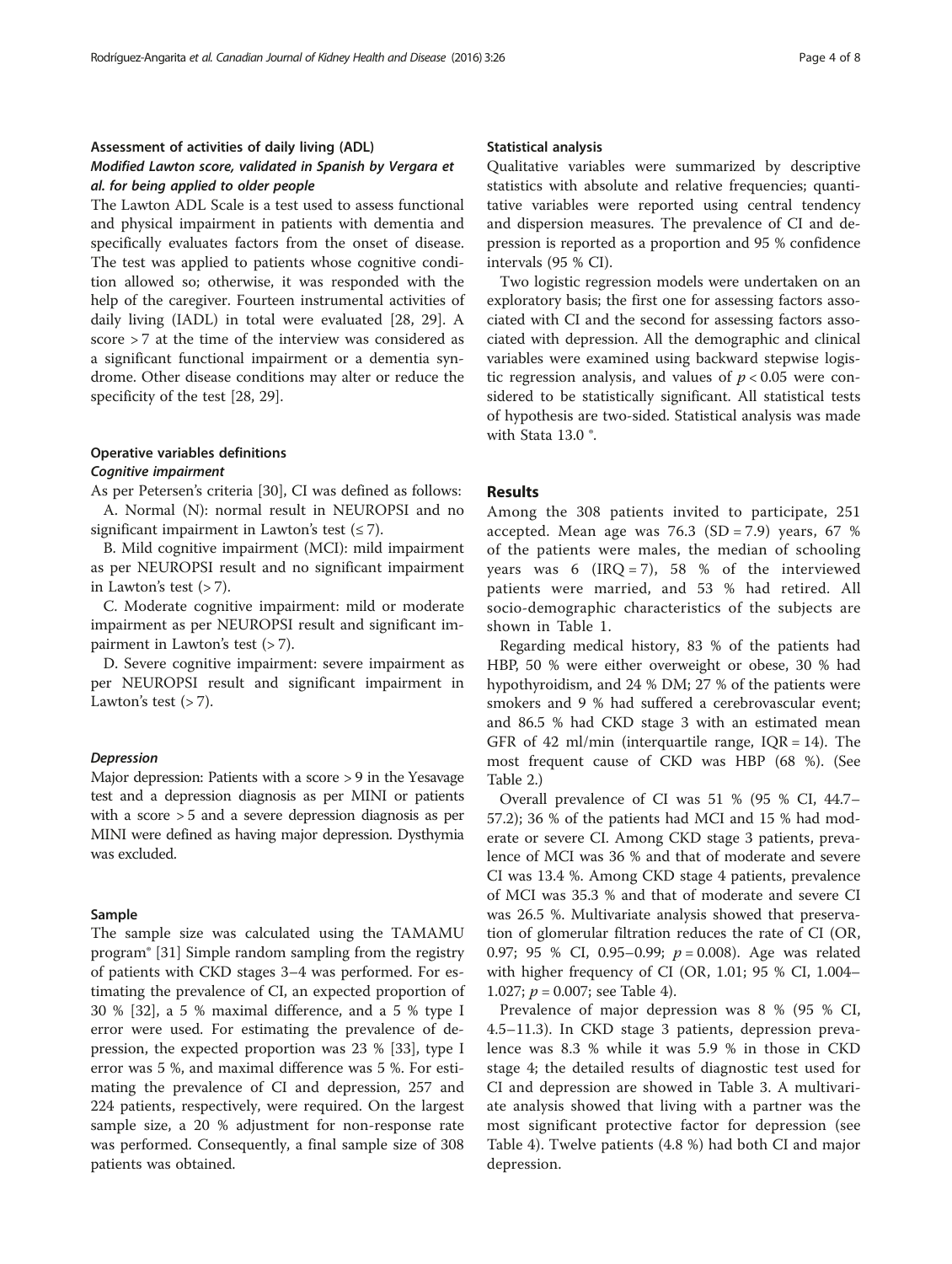## <span id="page-4-0"></span>**Discussion**

In the present study of patients with stages 3–4 CKD, we found a prevalence of CI with 35.9 % of them with MCI. These results are lower than those presented by Tangri, in which a prevalence rate of 77 % of MCI was reported for patients with < 30 ml/min of eGFR [\[34](#page-7-0)]. Our lower prevalence could be partly explained because our population was primarily composed of stage 3 patients (86.5 %) compared to stage 4 patients [[34\]](#page-7-0). The high prevalence of CI is important as it impacts patient self-care capacity, quality of life, and treatment adherence, all aspects that are difficult to discern on routine evaluation.

The 51 % prevalence of CI in stages 3 and 4 is similar to patients  $\geq 70$  years of age (which is similar to mean age in the present study) participating in the 1999– 2004 National Health and Nutrition Examination Survey (NHANES). In NHANES, the prevalence of CI ranged between 46.3 and 46.8 % depending on the method used for estimating GFR: the MDRD study equation or CKD EPI equation, respectively [\[1](#page-6-0)]. In the present study, the mean patient age was similar to NHANES and the GFR was estimated by MDRD 4 equation. The marginal difference may have resulted from the difference in study populations as our study focused on patients in a renal clinic whereas NHANES was a general population cohort.

The only meta-analysis evaluating the impact of CKD on CI included 54,779 subjects and examined both cross-sectional and prospective studies [\[35](#page-7-0)]. They reported a clear association between CI in patients with CKD vs. patients without CKD (OR 1.65, 95 % CI 1.32– 2.05;  $p < 0.001$  and OR 1.39, 95 % CI 1.15-1.68;  $p <$ 0.001, respectively).

The present study is comparable to previous crosssectional studies in design; however, it is the first in a South American population [[35](#page-7-0), [36](#page-7-0)].

Few trials to date (3) have used complex test batteries consisting of  $\geq 6$  tests that explore multiple cognitive domains. NEUROPSI, which was the test applied in our patients, explores eight domains and is reliable in the detection of CI. Furthermore, NEUROPSI was originally designed in Spanish which improves applicability compared to other neuropsychological tests like MOCA or MMSE. The high prevalence of CI in CKD suggests CKD is a significant, independent factor in CI and has not traditionally been used in the development of CI screening tools [\[37](#page-7-0)].

We used a unique combination of the NEUROPSI and Lawton tests as well as a neurologist evaluation to classify mild CI. This approach give us a more specific qualification of CI and allowed us to differentiate mild from more advanced CI based on the compromise of living activities. To assess depression, we used the Yesavage

|                            | CI no $(n = 123)$ |        | CI yes $(n = 128)$ |        | Total $(n = 251)$ |        | $p$ value |
|----------------------------|-------------------|--------|--------------------|--------|-------------------|--------|-----------|
|                            | $\sqrt{n}$        | $\%$   | $\eta$             | $\%$   | n                 | $\%$   |           |
| Age, years, mean (SD)      | 75.3              | (7.2)  | 77.4               | (8.6)  | 76.4              | (7.9)  | 0.023     |
| Males, $n$ (%)             | 86                | (69.9) | 82                 | (64.1) | 168               | (66.9) | 0.324     |
| Females, n (%)             | 37                | (30.1) | 46                 | (35.9) | 83                | (33.1) |           |
| Years of school attendance |                   |        |                    |        |                   |        |           |
| None                       | 4                 | (3.3)  | 3                  | (2.3)  | 7                 | (2.8)  | 0.000     |
| 1-4 years                  | 30                | (24.4) | 28                 | (21.9) | 58                | (23.1) |           |
| 5-9 years                  | 32                | (26.0) | 71                 | (55.5) | 103               | (41.0) |           |
| $\geq$ 10 years            | 57                | (46.3) | 26                 | (20.3) | 83                | (33.1) |           |
| Occupation, n (%)          |                   |        |                    |        |                   |        |           |
| Current worker             | 16                | (13.0) | 14                 | (10.9) | 30                | (12.0) | 0.037     |
| Retired                    | 74                | (60.2) | 59                 | (46.1) | 133               | (53.0) |           |
| Home                       | 32                | (26.0) | 54                 | (42.2) | 86                | (34.3) |           |
| Unemployed                 | 1                 | (0.8)  | 1                  | (0.8)  | 2                 | (0.8)  |           |
| Civil status, n (%)        |                   |        |                    |        |                   |        |           |
| Single                     | 20                | (16.3) | 9                  | (7.0)  | 29                | (11.6) | 0.011     |
| Living with a partner      | 5                 | (4.1)  | 6                  | (4.7)  | 11                | (4.4)  |           |
| Married                    | 72                | (58.5) | 63                 | (49.2) | 135               | (53.8) |           |
| Widowed                    | 23                | (18.7) | 46                 | (35.9) | 69                | (27.5) |           |
| Divorced                   | 3                 | (2.4)  | $\overline{4}$     | (3.1)  | $\overline{7}$    | (2.8)  |           |

**Table 1** Demographic characteristics of the population ( $n = 251$ )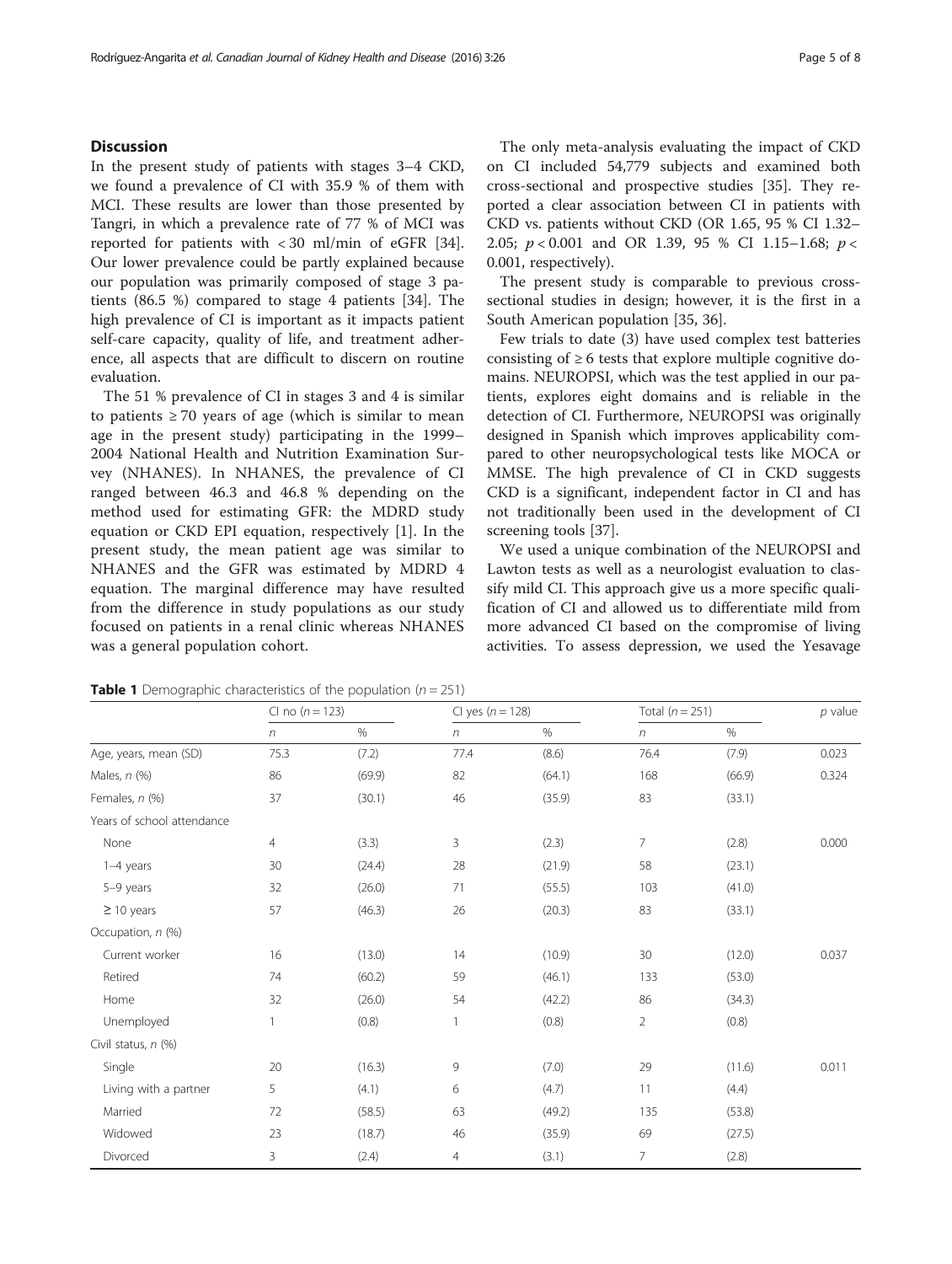| Clinical characteristics                                        | Cognitive impairment no<br>$(n = 123)$ |                   | Cognitive impairment yes<br>$(n = 128)$ |             | Total<br>$(n = 251)$ |             | $\overline{p}$<br>value |
|-----------------------------------------------------------------|----------------------------------------|-------------------|-----------------------------------------|-------------|----------------------|-------------|-------------------------|
|                                                                 |                                        |                   |                                         |             |                      |             |                         |
| Previous medical history, n (%)                                 |                                        |                   |                                         |             |                      |             |                         |
| High blood pressure (HBP)                                       |                                        |                   |                                         |             |                      |             |                         |
| Slight HBP                                                      | 81                                     | (65.9)            | 75                                      | (58.6)      | 156                  | (62.2)      | 0.606                   |
| Moderate HBP                                                    | 20                                     | (16.3)            | 23                                      | (18.0)      | 43                   | (17.1)      |                         |
| Severe HBP                                                      | 3                                      | (2.4)             | 5                                       | (3.9)       | 8                    | (3.2)       |                         |
| Without HBP                                                     | 19                                     | (15.4)            | 25                                      | (19.5)      | 44                   | (17.5)      |                         |
| Diabetes mellitus, n (%)                                        | 29                                     | (23.6)            | 31                                      | (24.2)      | 60                   | (23.9)      | 0.905                   |
| Hypothyroidism, n (%)                                           | 34                                     | (27.6)            | 41                                      | (32.0)      | 75                   | (29.9)      | 0.377                   |
| Stroke, n (%)                                                   | 10                                     | (8.1)             | 12                                      | (9.4)       | 22                   | (8.8)       | 0.742                   |
| Smoking, n (%)                                                  | 33                                     | (26.8)            | 35                                      | (27.3)      | 68                   | (27.1)      | 0.927                   |
| Anemia, n (%)                                                   | $\overline{\phantom{0}}$               | $\qquad \qquad -$ | $\overline{4}$                          | (3.1)       | 4                    | (1.6)       | -                       |
| Sedentary lifestyle, n (%)                                      | 64                                     | (52.0)            | 72                                      | (56.3)      | 136                  | (54.2)      | 0.417                   |
| Alcohol consumption <sup>b</sup> , $n$ (%)                      | 8                                      | (6.5)             | 6                                       | (4.7)       | 14                   | (5.6)       | 0.541                   |
| Glomerular filtration rate, ml/min, median (IQR)                | 44                                     | $(37-49)$         | 39.5                                    | $(31 - 48)$ | 42                   | $(34 - 48)$ | 0.028                   |
| Stage 3 chronic kidney disease, n (%)                           | 110                                    | (89.4)            | 107                                     | (83.6)      | 217                  | (86.5)      | 0.177                   |
| Stage 4 chronic kidney disease, n (%)                           | 13                                     | (10.6)            | 21                                      | (16.4)      | 34                   | (13.5)      |                         |
| Cause of kidney disease, n (%)                                  |                                        |                   |                                         |             |                      |             |                         |
| <b>Diabetes</b>                                                 | 21                                     | (17.1)            | 27                                      | (21.1)      | 48                   | (19.1)      | 0.750                   |
| <b>HBP</b>                                                      | 89                                     | (72.4)            | 81                                      | (63.3)      | 170                  | (67.7)      |                         |
| Glomerulonephritis                                              | 1                                      | (0.8)             | 4                                       | (3.1)       | 5                    | (2.0)       |                         |
| Obstructive condition                                           | 6                                      | (4.9)             | 10                                      | (7.8)       | 16                   | (6.4)       |                         |
| Unknown                                                         | 6                                      | (4.9)             | 6                                       | (4.7)       | 12                   | (4.8)       |                         |
| Body mass index, kg/mt <sup>2</sup> , median (IQR) <sup>a</sup> | 24                                     | $(23 - 27)$       | 25                                      | $(22 - 27)$ | 25                   | $(23 - 27)$ | 0.908                   |
| Normal                                                          | 58                                     | (47.5)            | 60                                      | (49.2)      | 118                  | (48.4)      | 0.726                   |
| Overweight                                                      | 53                                     | (43.4)            | 48                                      | (39.3)      | 101                  | (41.4)      |                         |
| Obese                                                           | 11                                     | (9.0)             | 14                                      | (11.5)      | 25                   | (10.2)      |                         |

# <span id="page-5-0"></span>Table 2 Clinical characteristics of patients with CKD 3 and 4

 $IQR$  interquartile range

<sup>a</sup>Data were available for 244 patients

**bWorld Health Organization criteria** 

| test used                   |             |               |     |                                       |  |
|-----------------------------|-------------|---------------|-----|---------------------------------------|--|
| Classification              | $(n = 251)$ |               |     | $(n = 251)$<br>Diagnosis <sup>a</sup> |  |
| Cognitive impairment, n (%) |             | NFUROPSI test |     |                                       |  |
| Normal                      | 123         | (49.0)        | 123 | (49.0)                                |  |
| Mild                        | 51          | (20.3)        | 90  | (35.8)                                |  |
| Moderate                    | 51          | (20.3)        | 24  | (9.6)                                 |  |
| Severe                      | 26          | (10.4)        | 14  | (5.6)                                 |  |
| Depression, n (%)           |             | Yesavage test |     | Diagnosisb                            |  |
| Normal $(59)$               | 237         | (94.4)        | 231 | (92.0)                                |  |
| Major depression $(>9)$     | 14          | (5.6)         | 20  | (8.0)                                 |  |

|                  | <b>Table 3</b> Cognitive impairment and depression by diagnostic |  |  |
|------------------|------------------------------------------------------------------|--|--|
| $t^{\text{act}}$ |                                                                  |  |  |

<sup>a</sup>Diagnosis in CI: NEUROPSI plus Lawton plus evaluation by neurologist

b Diagnosis in depression: Yesavage plus MINI

#### Table 4 Multivariate analysis for risk of cognitive impairment and depression

|                                   | OR   | (95 % CI)         | p value |
|-----------------------------------|------|-------------------|---------|
| Cognitive impairment <sup>a</sup> |      |                   |         |
| Glomerular filtration rate        | 0.97 | $(0.95 - 0.99)$   | 0.008   |
| Age                               | 1.01 | $(1.004 - 1.027)$ | 0.007   |
| Major depression <sup>b</sup>     |      |                   |         |
| Living with a partner             | 0.34 | $(0.13 - 0.90)$   | 0.029   |
| Age                               | 0.97 | $(0.96 - 0.98)$   | 0.000   |
|                                   |      |                   |         |

<sup>a</sup>Adjusted by glomerular filtration rate, age, sex, diabetes, high blood pressure, years of school attendance, and body mass index (kg/mt<sup>2</sup>)<br><sup>b</sup>Adjusted by glomerular filtration rate, age, sex, living with a partner, diabetes,

hypothyroidism, and years of school attendance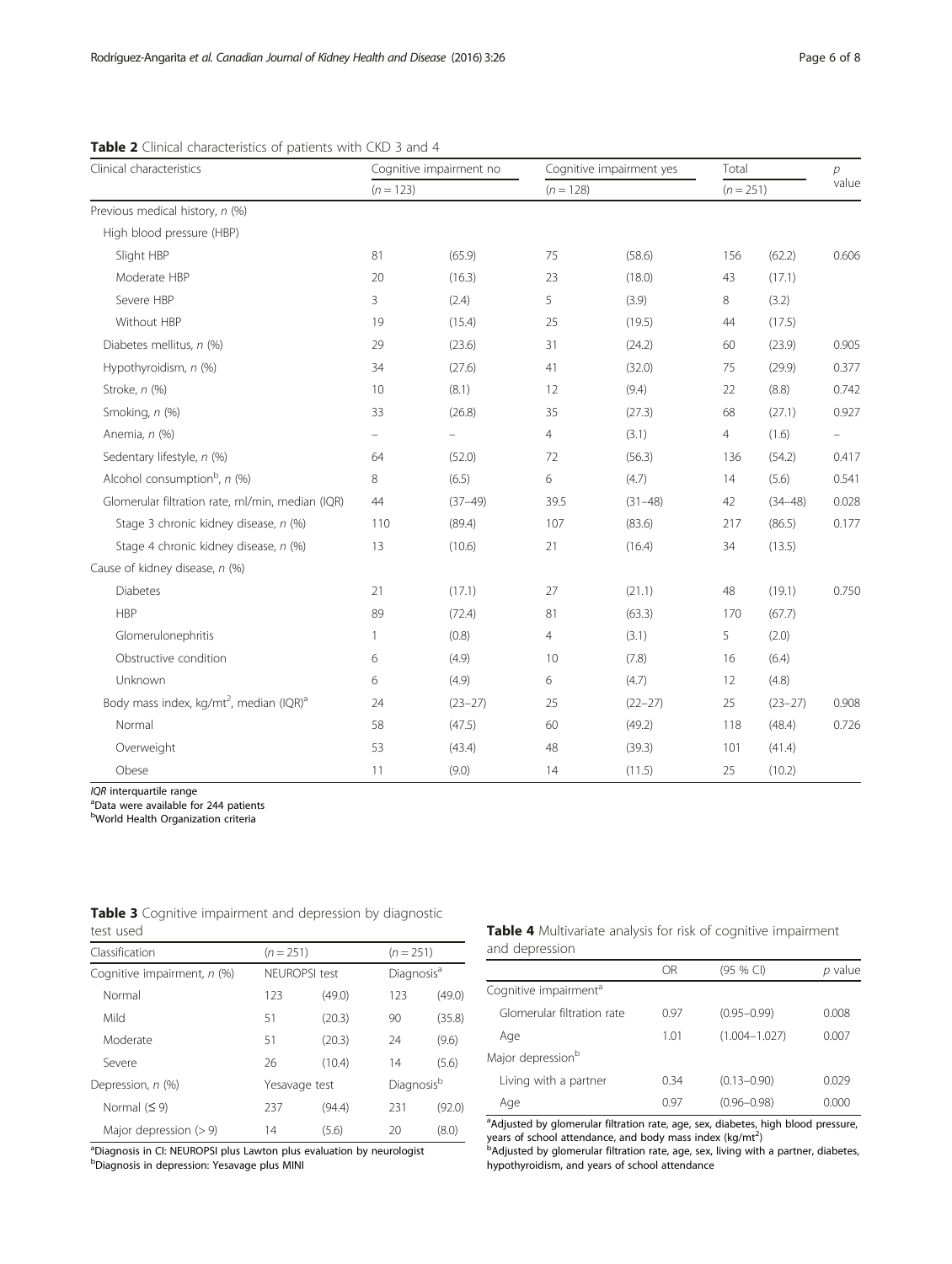<span id="page-6-0"></span>and the MINI to increase the specificity of diagnosis and exclude other types of depressive pictures like dysthymia or depressive reactions.

As compared to previous studies, the prevalence of major depression was low in our study. Some studies such as the one by Newman [[38\]](#page-7-0) were undertaken in patients with dementia and report a 3.2 % major depression prevalence in those with Alzheimer's disease and 21.2 % in those with vascular dementia. Other studies, such as the one by Agganis, included patients undergoing hemodialysis and report significant depression symptoms in 23.7 % of the patients according to CES-D [\[33](#page-7-0)]. Lopes defines depression as the presence of depressive symptoms during the previous year as per the clinical record and self-reported by the patient within the last 4 weeks (20 %) [[39\]](#page-7-0). Cukor found a 20 % rate of chronic depression and anxiety as per SCID-I and BDI [\[40](#page-7-0)]. Among the depressed patients, in 17, it was a de novo condition, while in 3, it was recurrent. Furthermore, and like in the Cukor study, most of our patients corresponded to late depression which is usually associated with cerebrovascular disease.

The strengths of this study include being the first one exploring the presence of CI and depression in CKD patients not undergoing dialysis in Latin America. Despite a 21 % non-response ratio, the sample size for estimating the prevalence of such conditions in the studied population was attained. Patients were directly assessed by specialists.

A limitation of the study is its design, which does not allow establishing the direction of the association between predictors and outcomes. Suggested associations must be interpreted cautiously as they are generated as hypothesis, which should be investigated in properly designed trials.

Given the high prevalence of CI, carrying out a cognitive assessment of patients entering CKD prevention programs is recommended and would allow earlier detection and interventions for preventing progression.

## Conclusions

Cognitive impairment and depression are prevailing conditions in CKD patients, cognitive impairment being the most frequent, and affecting about half of the patients.

#### Competing interests

Rafael Mauricio Sanabria-Arenas and Izcay Ronderos–Botero are employees of RTS a company of Baxter Health care corp.

#### Authors' contributions

CER-A and RMS-A participated in the design and coordination of the study, along with data analysis/interpretation and drafting of the manuscript. JDV-J and IR-B were responsible for patient recruitment and data collection and helped with the design and analysis of the study. All authors read and approved the final manuscript.

#### Acknowledgements

The authors wish to thank Patricia Mogollón Gutiérrez, psychologist and neuropsychology specialist, and Maria Fernanda Marìn, social worker at the CKD preventive program in RTS® Colombia, for their contribution in the application of the test and logistics in the conduct of the study.

#### Sponsoring

This study was sponsored through an internal bidding (84-3742-1 I-2013) from Fundación Universitaria de Ciencias de la Salud.

#### Author details

<sup>1</sup> Research Group in Neurology and Psychiatry (INEUROPSI), Fundación Universitaria de Ciencias de la Salud (FUCS), Carrera 19 No 8A-32, Bogotá, D.C., Colombia. <sup>2</sup>Renal Teraphy Services (RTS), Bogotá, D.C., Colombia.

#### Received: 12 September 2015 Accepted: 11 April 2016 Published online: 10 May 2016

#### References

- 1. Stevens LA, Viswanathan G, Weiner DE. Chronic kidney disease and end-stage renal disease in the elderly population: current prevalence, future projections, and clinical significance. Adv Chronic Kidney Dis. 2010;17:293–301.
- 2. Knopman D, Boland LL, Mosley T, et al. Cardiovascular risk factors and cognitive decline in middle-aged adults. Neurology. 2001;56:42–8.
- 3. Barzilay JI, Fitzpatrick AL, Luchsinger J, et al. Albuminuria and dementia in the elderly: a community study. Am J Kidney Dis. 2008;52:216–26.
- 4. Weiner DE, Bartolomei K, Scott T, et al. Albuminuria, cognitive functioning, and white matter hyperintensities in homebound elders. Am J Kidney Dis. 2009;53:438–47.
- 5. Khatri M, Nickolas T, Moon YP, et al. CKD associates with cognitive decline. J Am Soc Nephrol. 2009;20:2427–32.
- 6. Yaffe K, Ackerson L, Kurella M, et al. Chronic kidney disease and cognitive function in older adults: findings from the chronic renal insufficiency cohort cognitive study. J Am Geriatr Soc. 2010;58:338–45.
- 7. Kurella M, Chertow GM, Fried LF, et al. Chronic kidney disease and cognitive impairment in the elderly: the health, aging, and body composition study. J Am Soc Nephrol. 2005;16:2127–33.
- 8. Kurella M, Wadley V, Yaffe K, et al. Kidney function and cognitive impairment in US adults: the Reasons for Geographic and Racial Differences in Stroke (REGARDS) Study. Am J Kidney Dis. 2008;52:227–34.
- 9. Ravaglia G, Forti P, Montesi F, et al. Mild cognitive impairment: epidemiology and dementia risk in an elderly Italian population. J Am Geriatr Soc. 2008;56:51–8.
- 10. Luck T, Riedel-Heller SG, Kaduszkiewicz H, et al. Mild cognitive impairment in general practice: age-specific prevalence and correlate results from the German study on ageing, cognition and dementia in primary care patients (AgeCoDe). Dement Geriatr Cogn Disord. 2007;24:307–16.
- 11. Nieto DG. Estado cognitivo del paciente de edad avanzada en programa de hemodiálisis. Rev Soc Esp Enferm Nefrol. 2010;13:30–5.
- 12. Snowdon D. Aging with grace: what the Nun study teaches us about leading longer, healthier, and more meaningful lives. En: Books B, editor. New York: Bantam Books; 2001
- 13. Sachdev P. Vascular cognitive disorder. Int J Geriatr Psychiatry. 1999;14:402–3.
- 14. Luis CA, Loewenstein DA, Acevedo A, et al. Mild cognitive impairment: directions for future research. Neurology. 2003;61:438–44.
- 15. Alexopoulos GS, Meyers BS, Young RC, et al. Vascular depression' hypothesis. Arch Gen Psychiatry. 1997;54:915–22.
- 16. Alexopoulos GS. The vascular depression hypothesis: 10 years later. Biol Psychiatry. 2006;60:1304–5.
- 17. Zunzunegui MV, Béland F, Gornemann I, Del Ser T. La depresión como factor predictor del deterioro cognitivo en las personas mayores. Rev Esp Geriatr Gerontol. 1999;34:9.
- 18. Weiner DE. The cognition-kidney disease connection: lessons from populationbased studies in the United States. Am J Kidney Dis. 2008;52:201–4.
- 19. Heras M, Fernandez-Reyes MJ, Sanchez R. Outcome implications of chronic kidney disease in the elderly. Nefrologia. 2010;30:151–7.
- 20. Levey AS, Coresh J, Balk E, et al. National Kidney Foundation practice guidelines for chronic kidney disease: evaluation, classification, and stratification. Ann Intern Med. 2003;139:137–47.